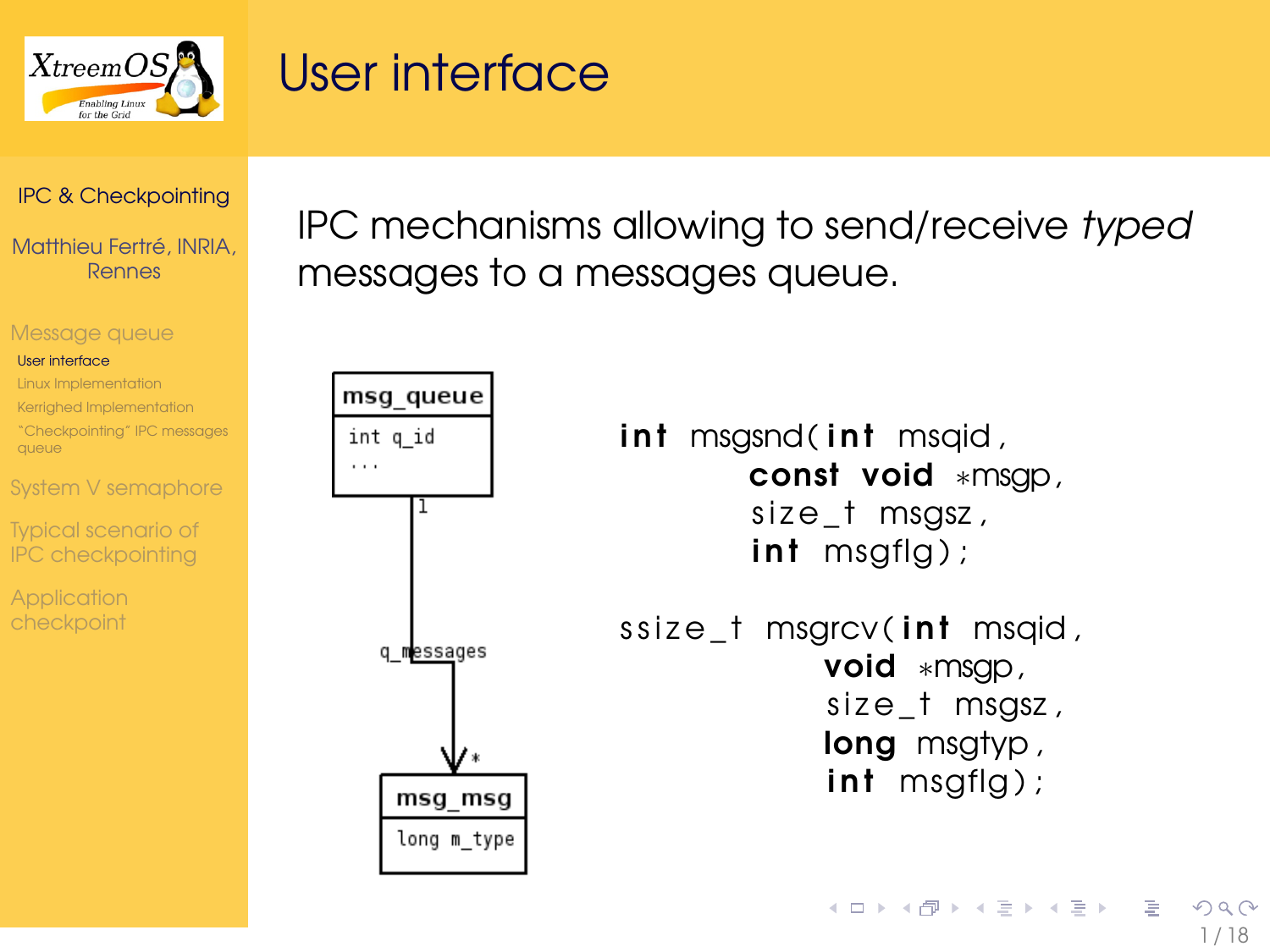

# Linux Implementation



[Typical scenario of](#page-10-0) IPC checkpointing



- **•** Sending processes may block because messages queue is full. (q\_senders)
- <span id="page-1-0"></span>• Receiving processes may block because msg queue does not contain any message of corresponding type(s). (q\_receivers)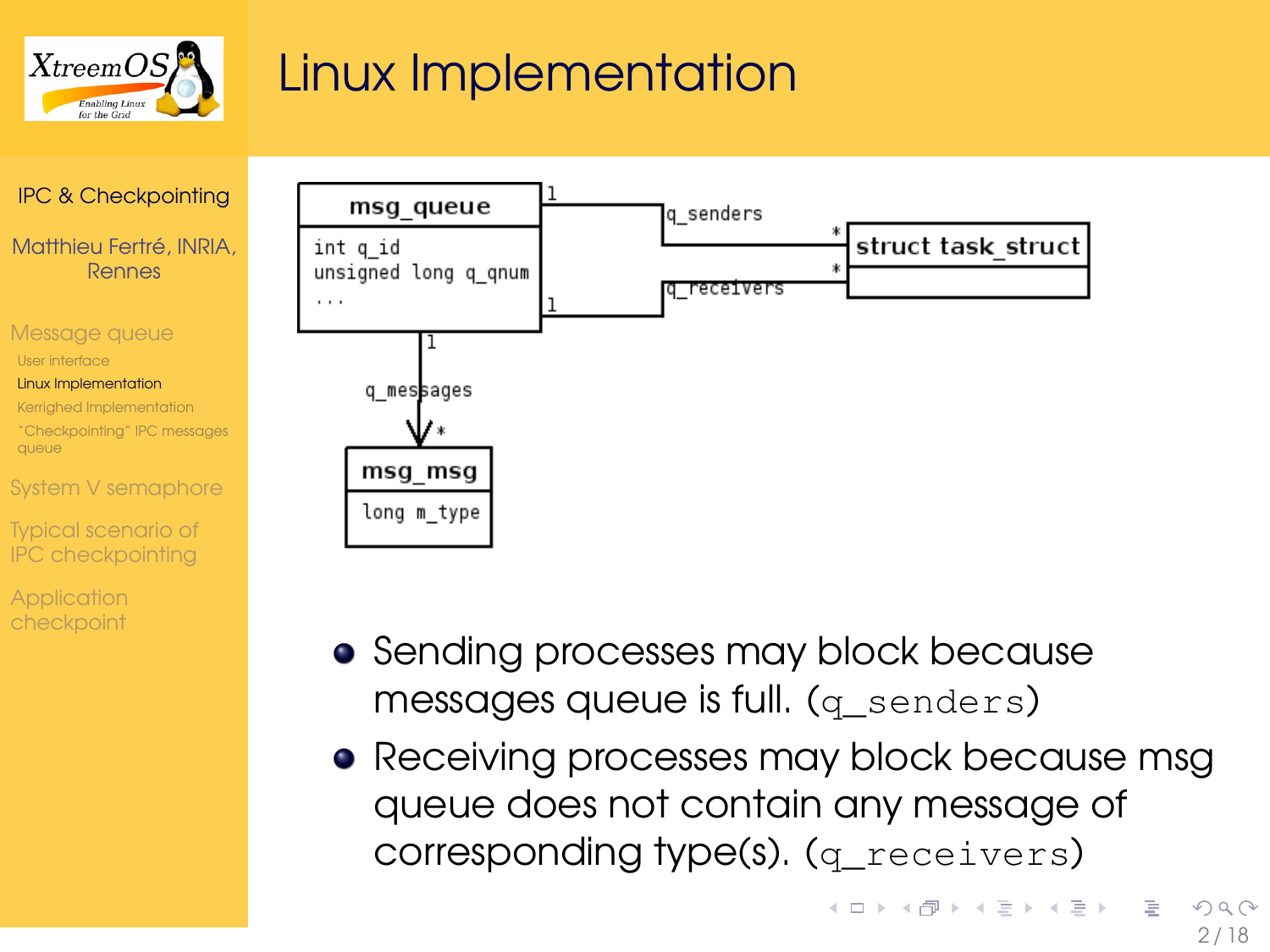



#### Matthieu Fertré, INRIA, Rennes



- [Typical scenario of](#page-10-0)
- IPC checkpointing
- **[Application](#page-12-0)**



<span id="page-2-0"></span>Send or receive operations are forwarded to the creation node of the msq queue.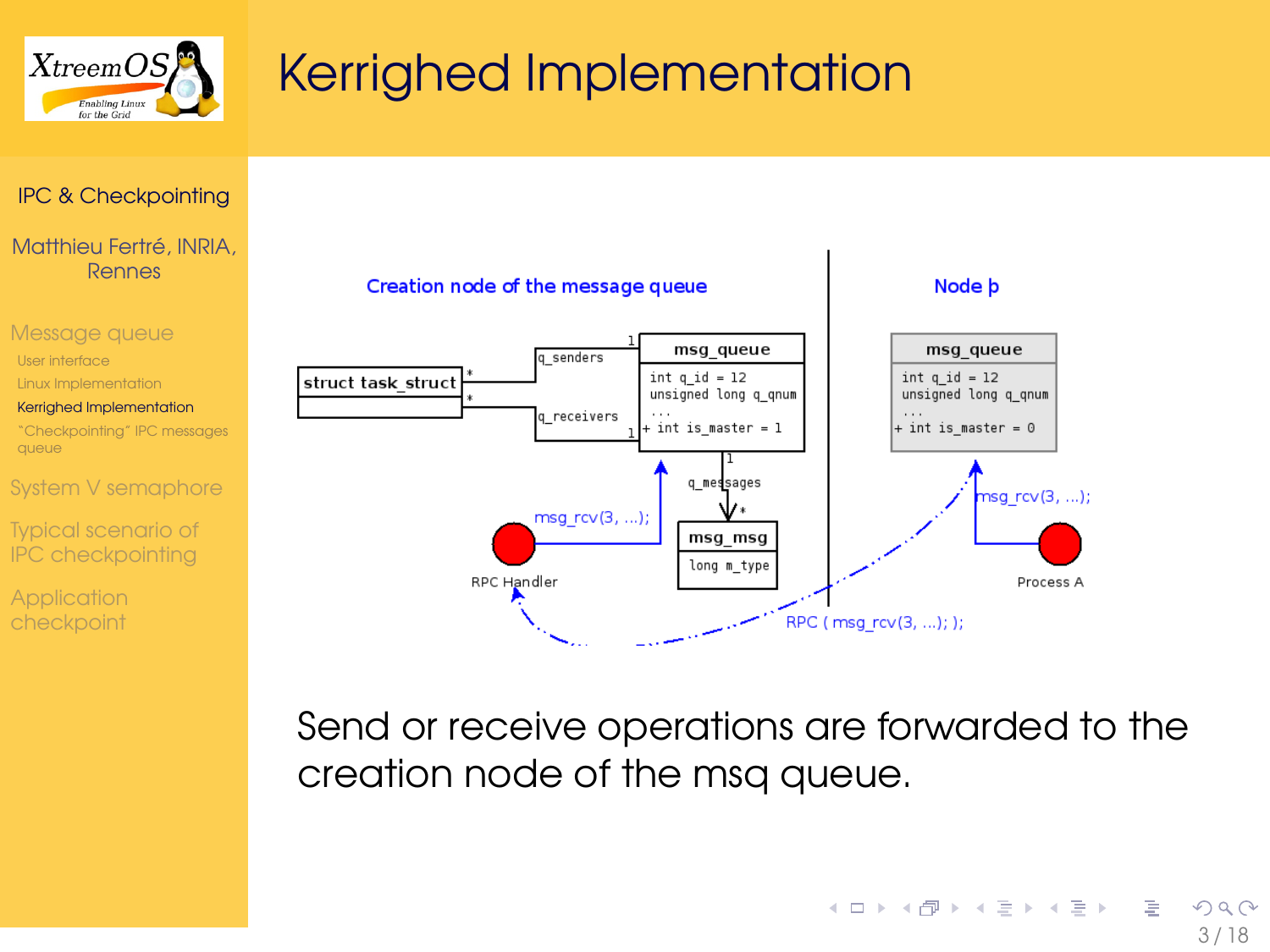

# "Checkpointing" IPC messages queue

### [IPC & Checkpointing](#page-0-0)

Matthieu Fertré, INRIA, Rennes

[Message queue](#page-0-0) [User interface](#page-0-0) [Linux Implementation](#page-1-0) [Kerrighed Implementation](#page-2-0) ["Checkpointing" IPC messages](#page-3-0)

queue

[System V semaphore](#page-4-0)

[Typical scenario of](#page-10-0) IPC checkpointing

**[Application](#page-12-0)** 

krgipcmsg [-save|-s] msqid

krgipcmsg [-load|-l] msqid

Saves the message queue information and the messages already in the queue in /var/chkpt/msgq/<id>/<vers>/msgq<id>\_v<vers>.bin

<span id="page-3-0"></span>No information about waiting processes are saved.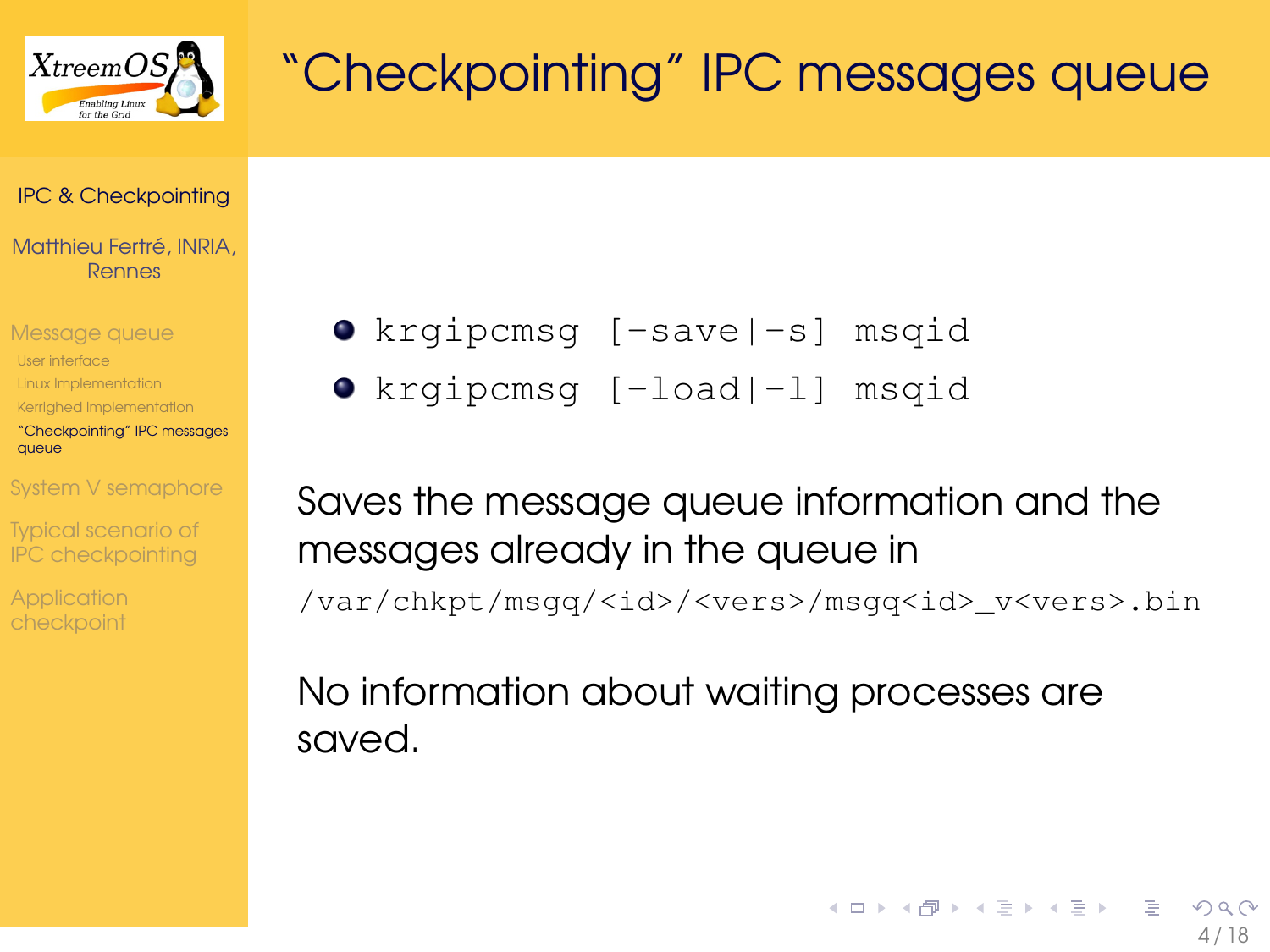

### User interface

#### [IPC & Checkpointing](#page-0-0)

Matthieu Fertré, INRIA Rennes

[Message queue](#page-0-0)

#### [System V semaphore](#page-4-0)

#### [User interface](#page-4-0)

[Linux Implementation](#page-5-0) [Kerrighed Implementation](#page-6-0) ["Checkpointing" IPC](#page-9-0) semaphores

[Typical scenario of](#page-10-0) IPC checkpointing

checkpoint

- Quite complicated interface
- Allow to operate on many semaphores at the same time.

int semget (key\_t key, int nsems, int semflg);

 $int$  semctl( $int$  semid,  $int$  semnum,  $int$  cmd,  $\dots$ );

 $int$  semop(int semid, struct sembuf  $*$ sops, unsigned nsops);

<span id="page-4-0"></span>int semtimedop(int semid, struct sembuf \*sops, unsigned nsops, struct timespec \*timeout);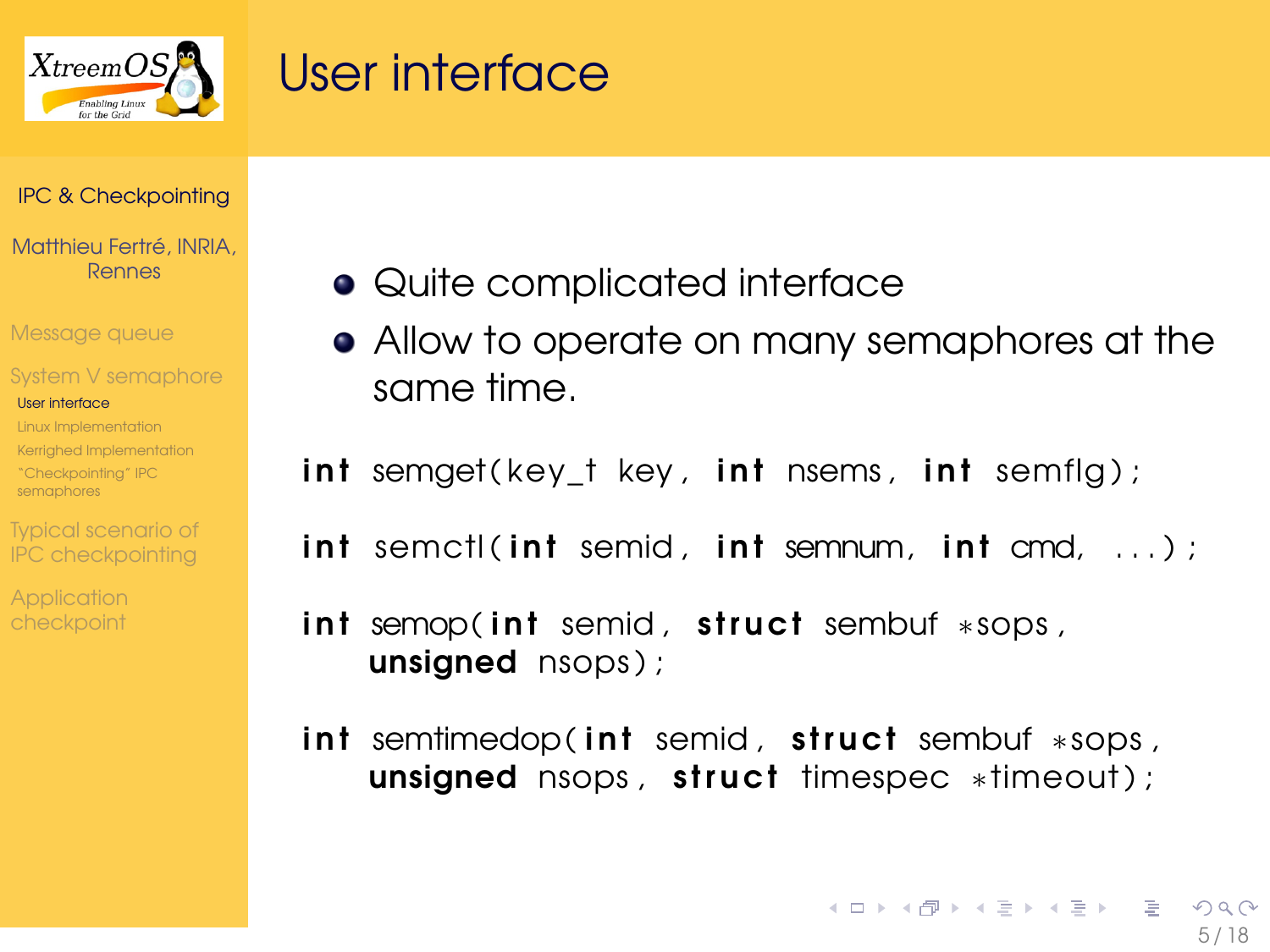

### Linux Implementation

### [IPC & Checkpointing](#page-0-0)

Matthieu Fertré, INRIA, Rennes

[Message queue](#page-0-0)

[System V semaphore](#page-4-0)

[User interface](#page-4-0)

[Linux Implementation](#page-5-0)

[Kerrighed Implementation](#page-6-0) ["Checkpointing" IPC](#page-9-0) semaphores

IPC checkpointing

**[Application](#page-12-0)** 



Major problem to make a distributed version: undo list objects are linked

- per semaphore
- <span id="page-5-0"></span>• per process (not exactly in fact!)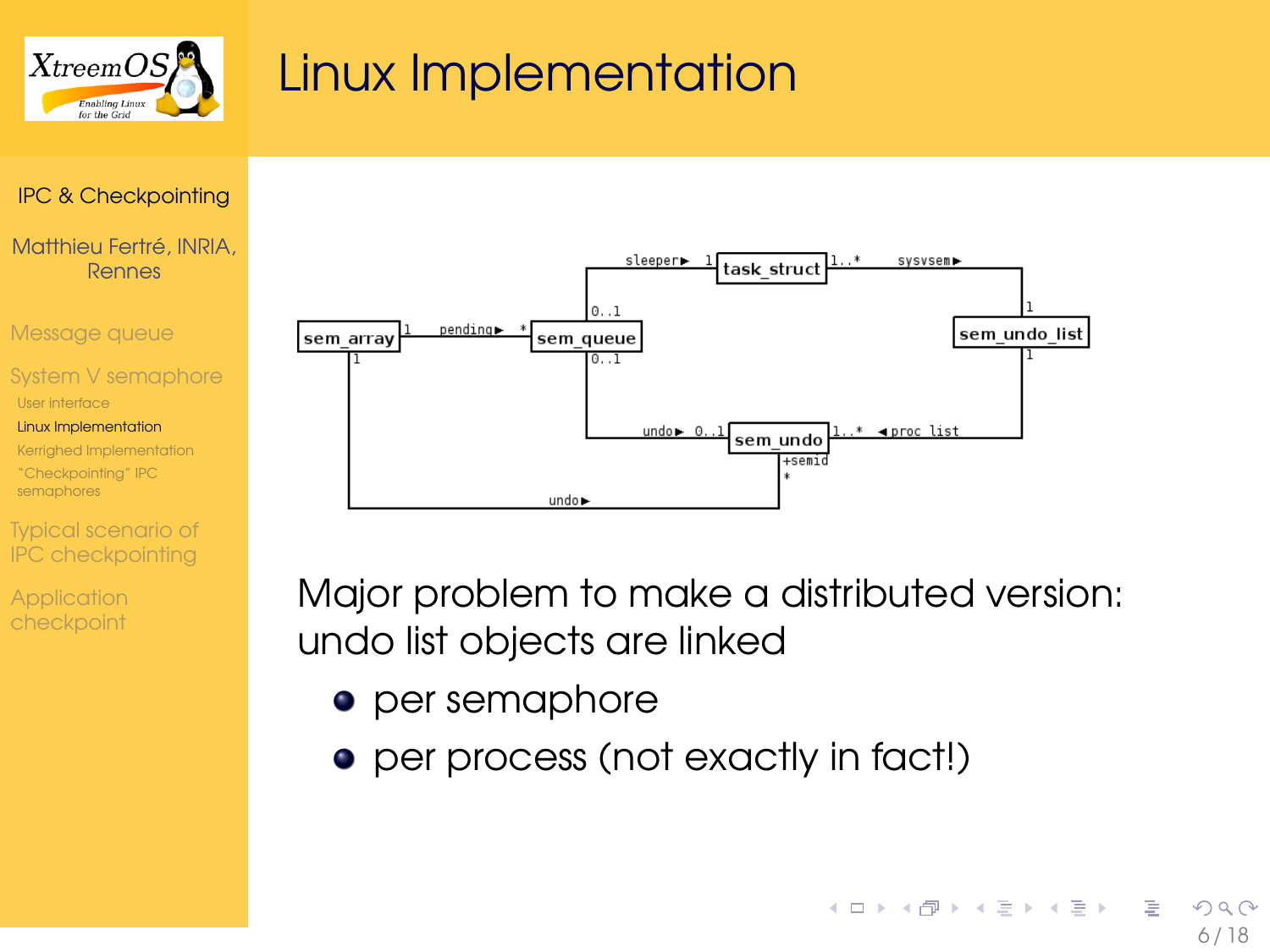

### [IPC & Checkpointing](#page-0-0)

Matthieu Fertré, INRIA, Rennes

[Message queue](#page-0-0)

#### [System V semaphore](#page-4-0)

[User interface](#page-4-0)

[Linux Implementation](#page-5-0)

[Kerrighed Implementation](#page-6-0)

["Checkpointing" IPC](#page-9-0) semaphores

[Typical scenario of](#page-10-0) IPC checkpointing

**[Application](#page-12-0)** 

<span id="page-6-0"></span>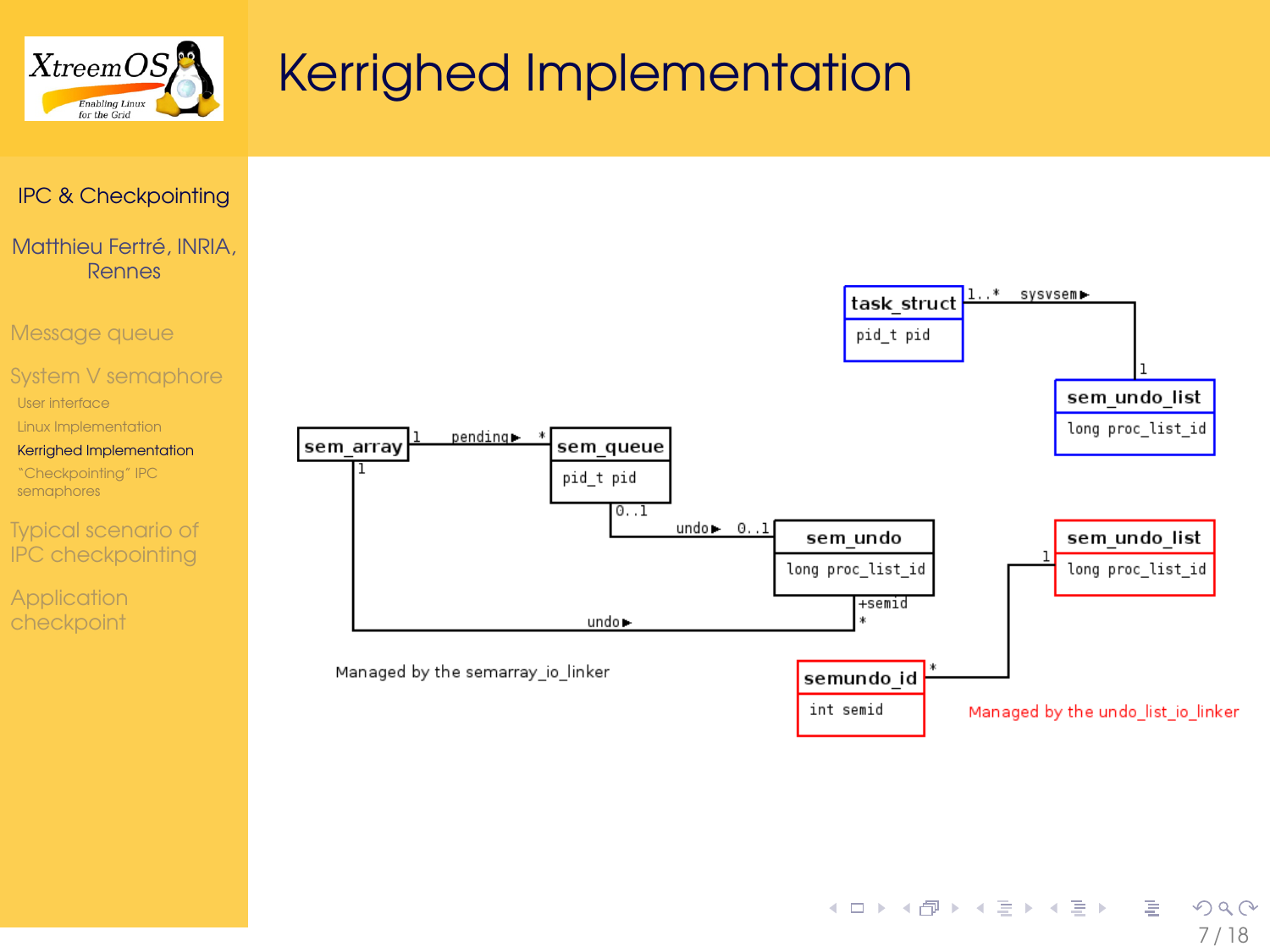

### [IPC & Checkpointing](#page-0-0)

Matthieu Fertré, INRIA, Rennes

[Message queue](#page-0-0)

#### [System V semaphore](#page-4-0)

[User interface](#page-4-0)

[Linux Implementation](#page-5-0)

[Kerrighed Implementation](#page-6-0)

["Checkpointing" IPC](#page-9-0) semaphores

[Typical scenario of](#page-10-0) IPC checkpointing

**[Application](#page-12-0)** checkpoint

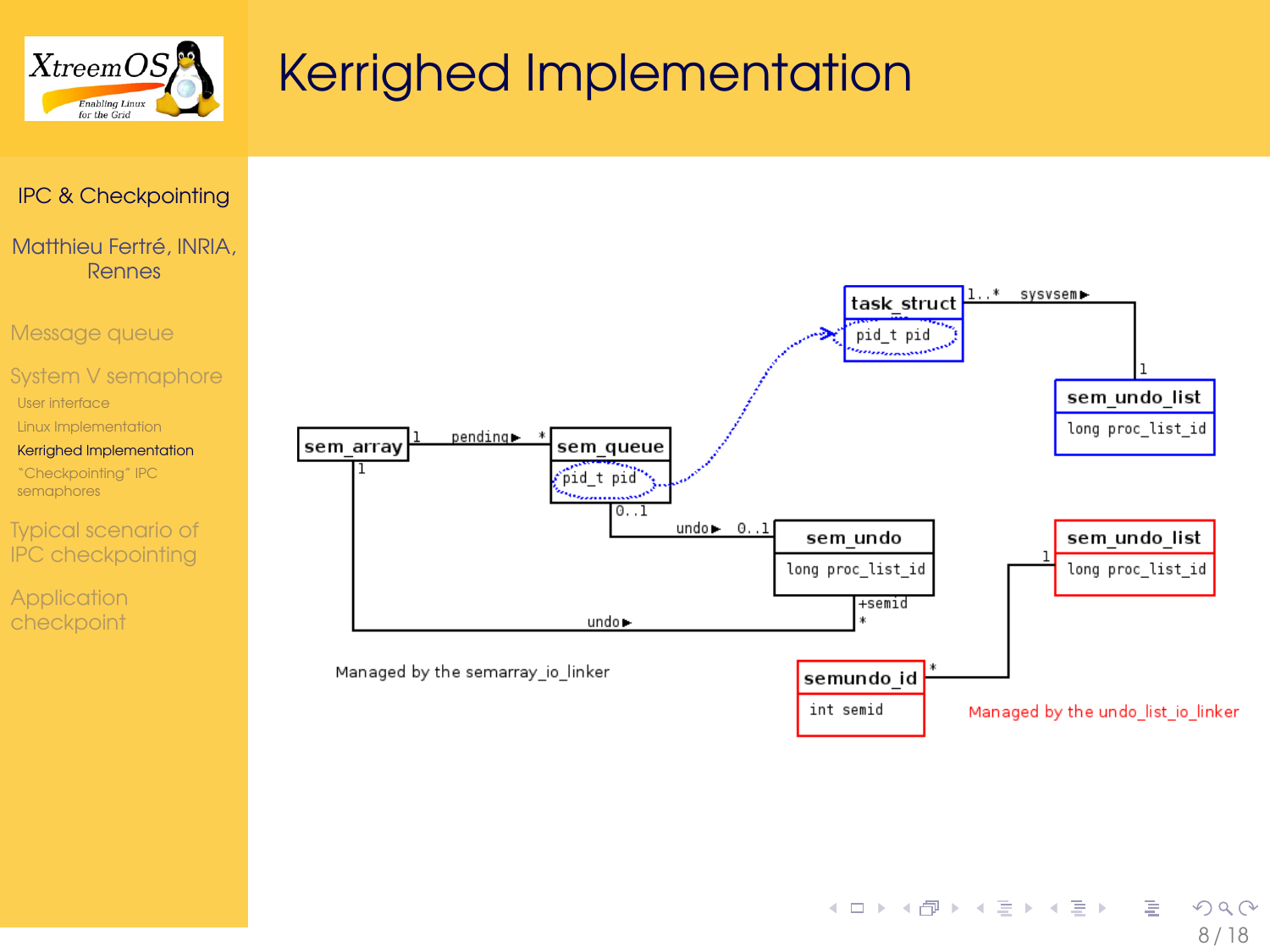

### [IPC & Checkpointing](#page-0-0)

Matthieu Fertré, INRIA, Rennes

[Message queue](#page-0-0)

#### [System V semaphore](#page-4-0)

[User interface](#page-4-0)

[Linux Implementation](#page-5-0)

[Kerrighed Implementation](#page-6-0)

["Checkpointing" IPC](#page-9-0) semaphores

[Typical scenario of](#page-10-0) IPC checkpointing

**[Application](#page-12-0)** checkpoint

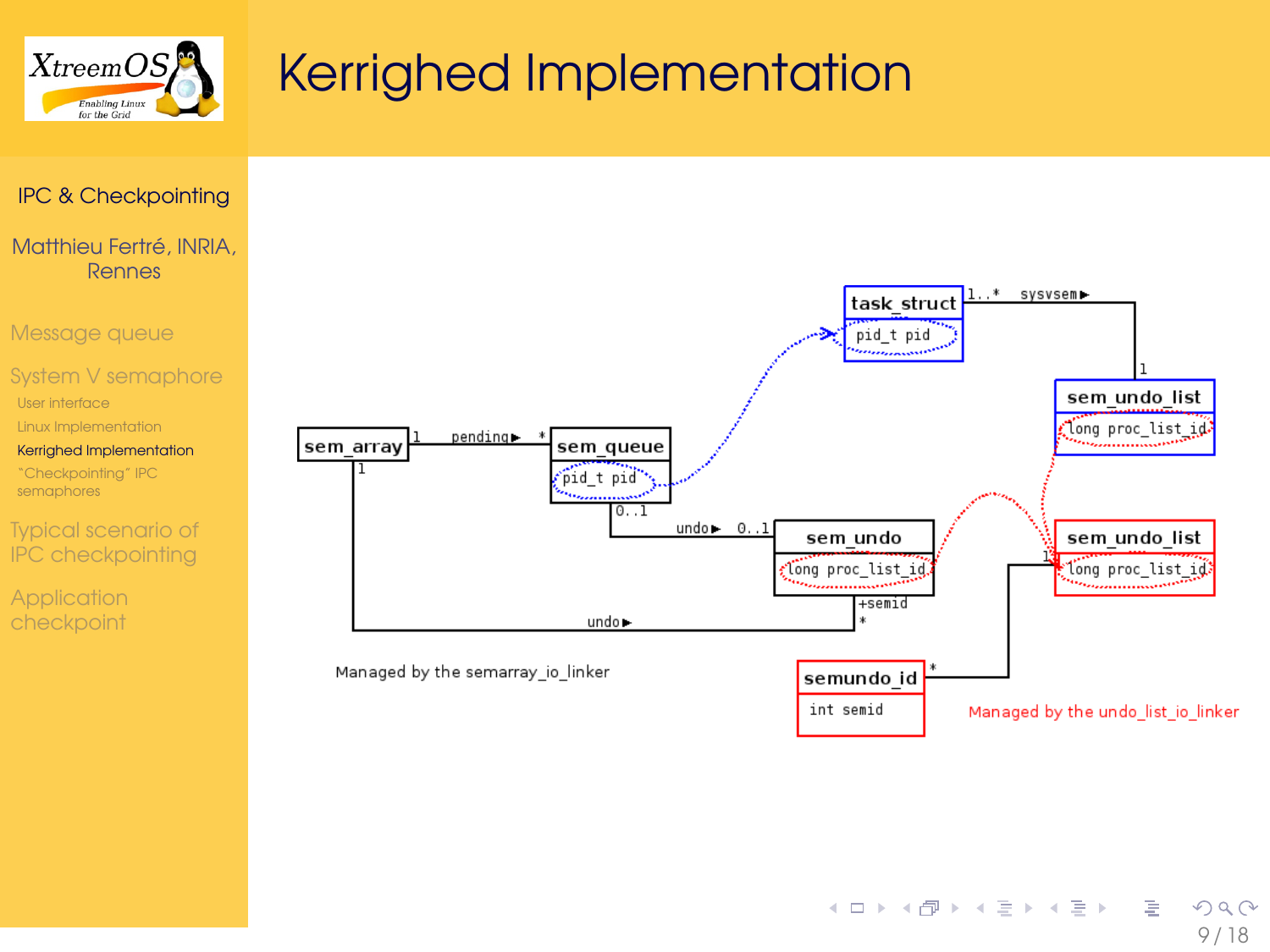

# "Checkpointing" IPC semaphores

#### [IPC & Checkpointing](#page-0-0)

Matthieu Fertré, INRIA, Rennes

[Message queue](#page-0-0)

- [System V semaphore](#page-4-0)
- [User interface](#page-4-0)
- [Linux Implementation](#page-5-0)
- [Kerrighed Implementation](#page-6-0)
- ["Checkpointing" IPC](#page-9-0) semaphores

[Typical scenario of](#page-10-0) IPC checkpointing

checkpoint

- krgipcsem [-save|-s] semid
- krgipcsem [-load|-l] semid

# Saves only the states of the semarray in

/var/chkpt/sem/<id>/<vers>/sem<id>\_v<vers>.bin

<span id="page-9-0"></span>No information (sempending, semundo) about waiting processes are saved.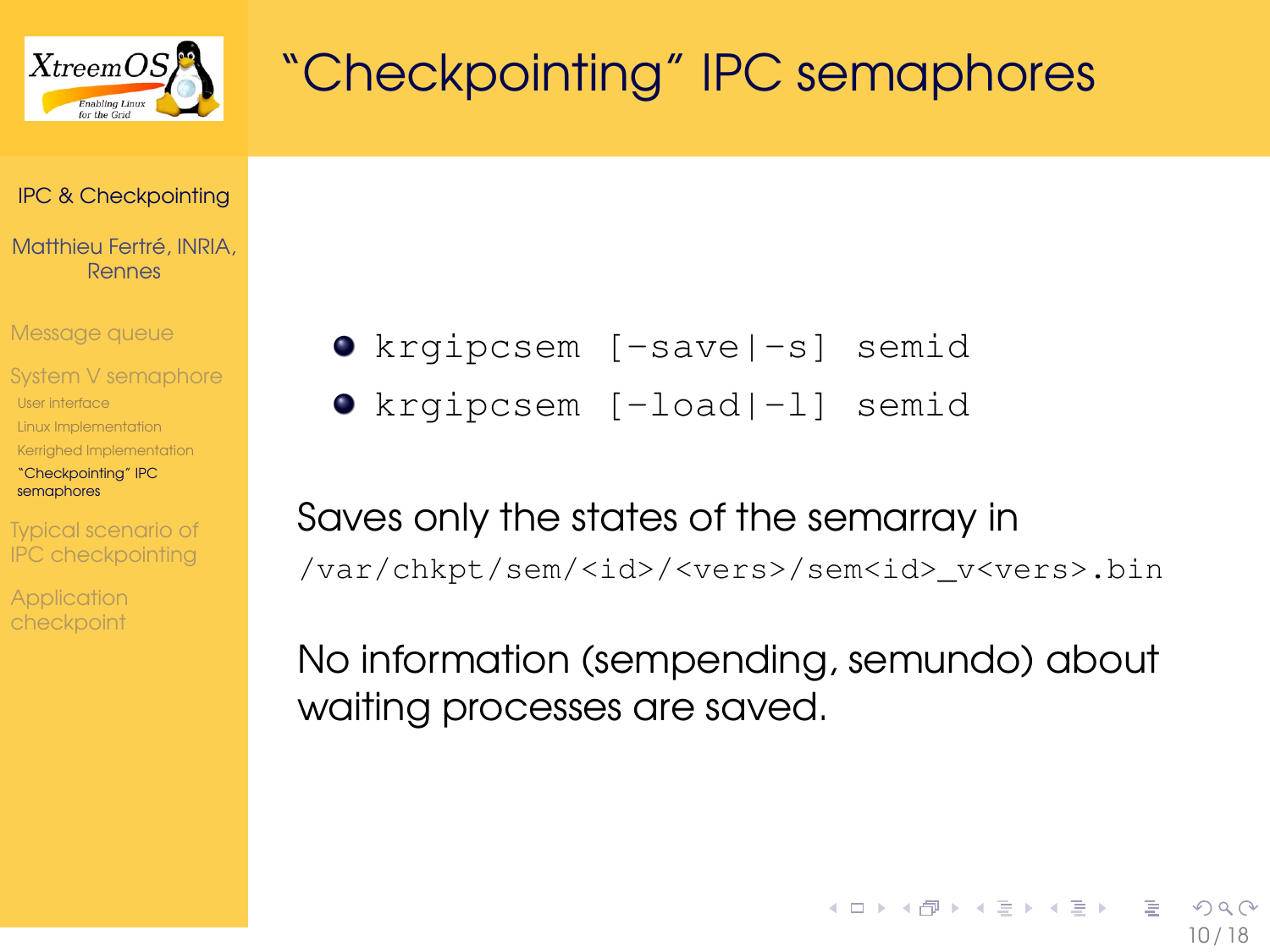

# Typical scenario of IPC checkpointing

### [IPC & Checkpointing](#page-0-0)

Matthieu Fertré, INRIA, Rennes

[Message queue](#page-0-0)

[System V semaphore](#page-4-0)

[Typical scenario of](#page-10-0) IPC checkpointing

Checkpoint an application with its needed IPC application

- **1** Defines what are the used IPC objects (using ipcs)
- <sup>2</sup> Finds one pid of your application processes
- <sup>3</sup> checkpoint -kill=19 <PID> (where 19 equals to SIGSTOP)
- <sup>4</sup> krgipcsem -s <SEMID>
- <sup>5</sup> krgipcmsg -s <MSGID>
- <span id="page-10-0"></span><sup>6</sup> killall -k SIGCONT myapp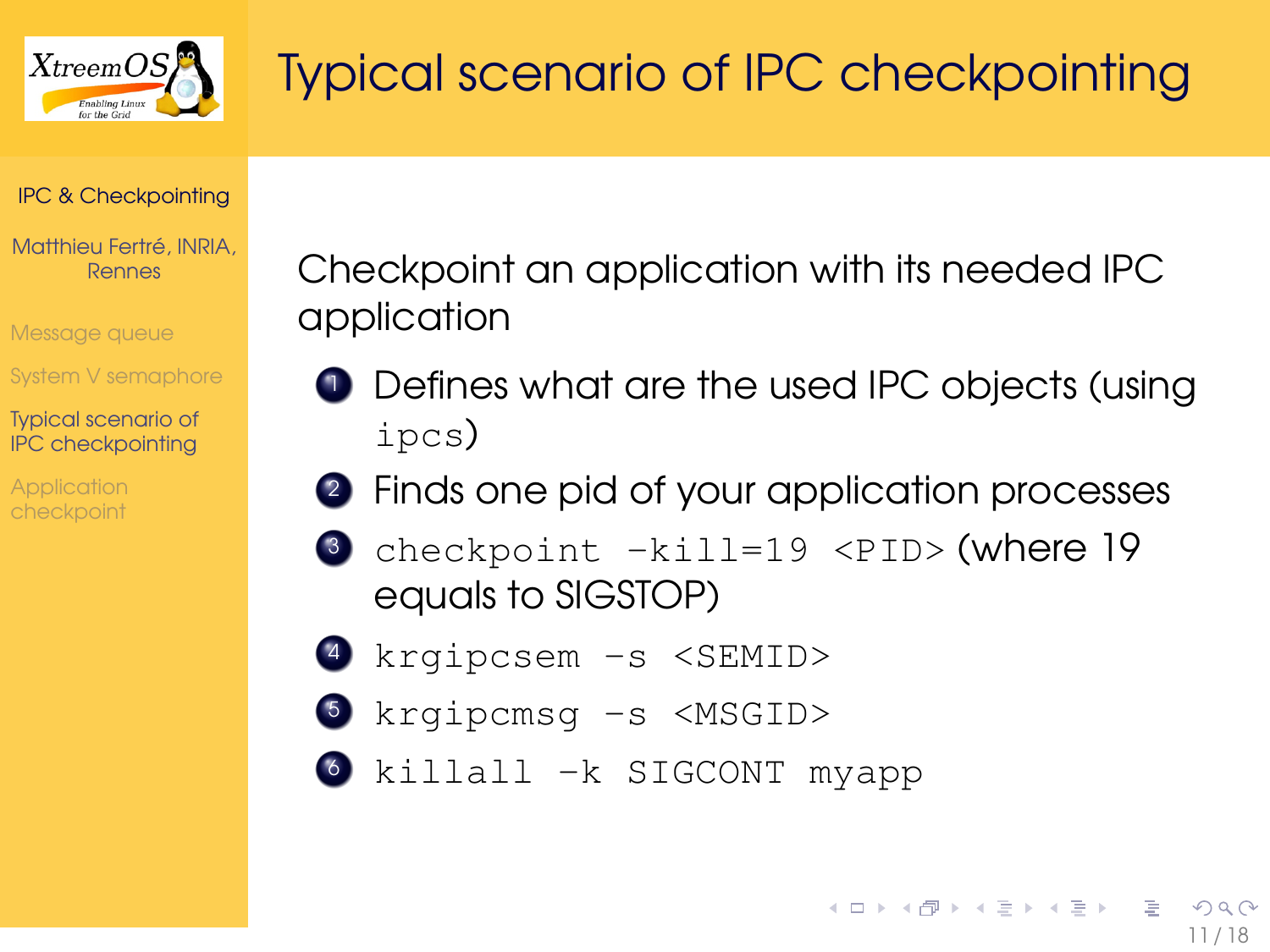

# Typical scenario of IPC checkpointing

#### [IPC & Checkpointing](#page-0-0)

Matthieu Fertré, INRIA, Rennes

[Message queue](#page-0-0)

[System V semaphore](#page-4-0)

[Typical scenario of](#page-10-0) IPC checkpointing

**[Application](#page-12-0)** 

Restart an application with its needed IPC application

- 1 krgipcsem -1 <SEMID> [<version>]
- <sup>2</sup> krgipcmsg -s <MSGID> [<version>]
- <sup>3</sup> restart <APPID> [<version>]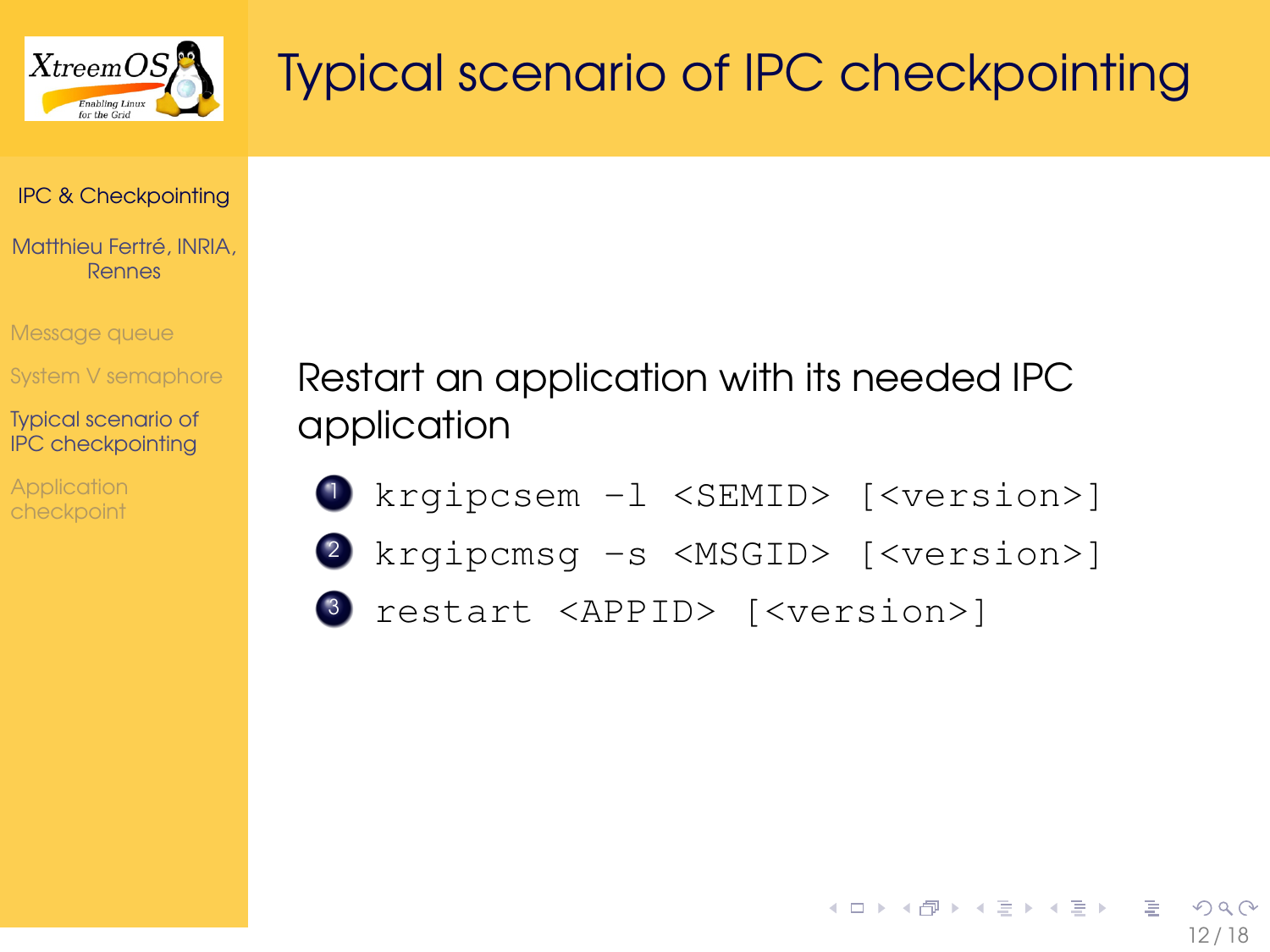

# Application checkpoint

#### [IPC & Checkpointing](#page-0-0)

Matthieu Fertré, INRIA, Rennes

[Message queue](#page-0-0)

[System V semaphore](#page-4-0)

[Typical scenario of](#page-10-0) IPC checkpointing

#### **[Application](#page-12-0)** checkpoint

[Current status](#page-15-0) [Current implementation](#page-16-0)

### Checkpointing a tree of processes != Checkpointing each process of the tree

Some data may be shared between processes:

<span id="page-12-0"></span>13 / 18

つひひ

イロト イ母 トイラ トイラトー

- fs struct
- **•** files struct
- **•** files pointer
- sysvsem undolist
- mm struct
- $\bullet$  . . .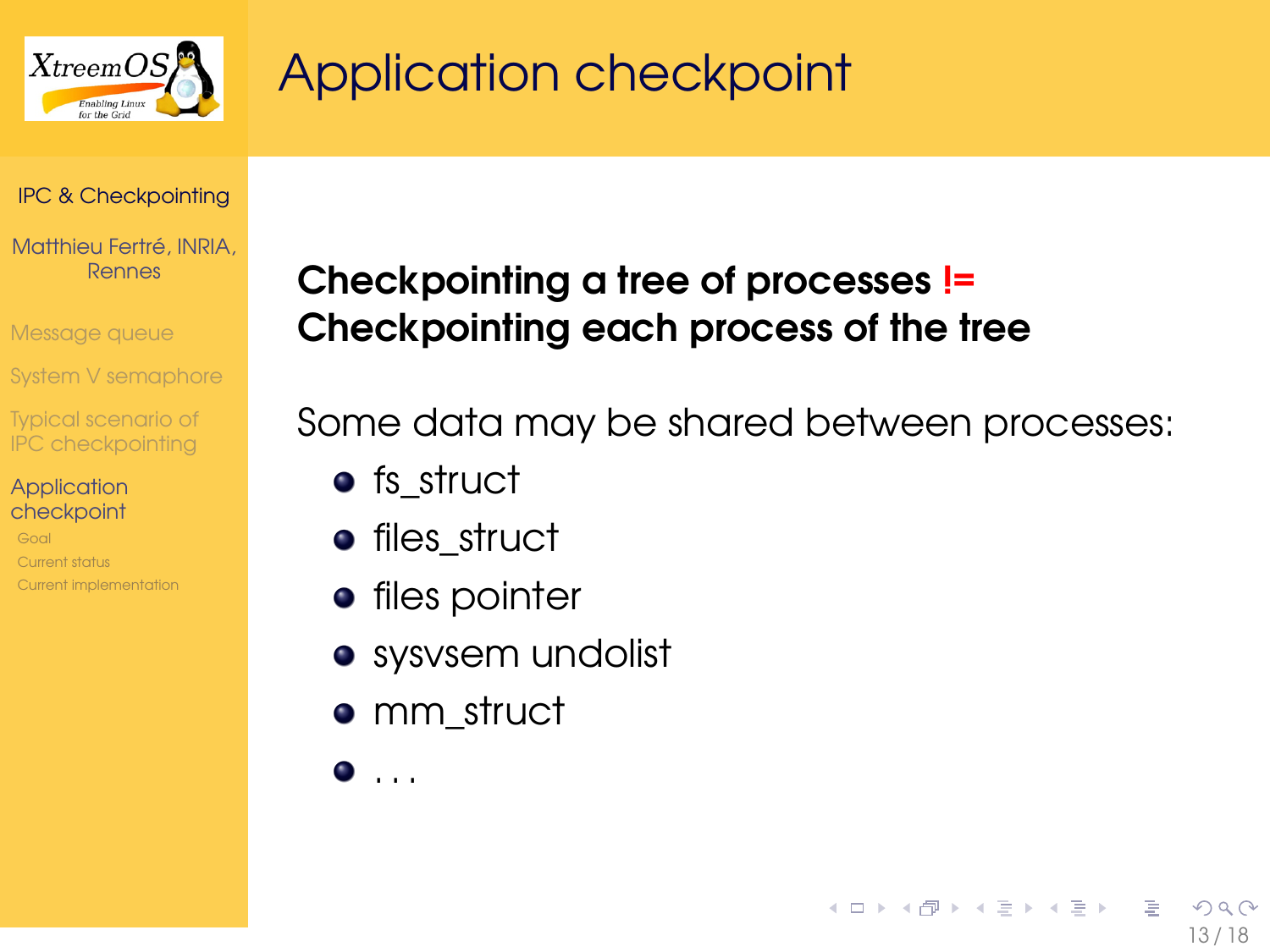

# Application checkpoint





14 / 18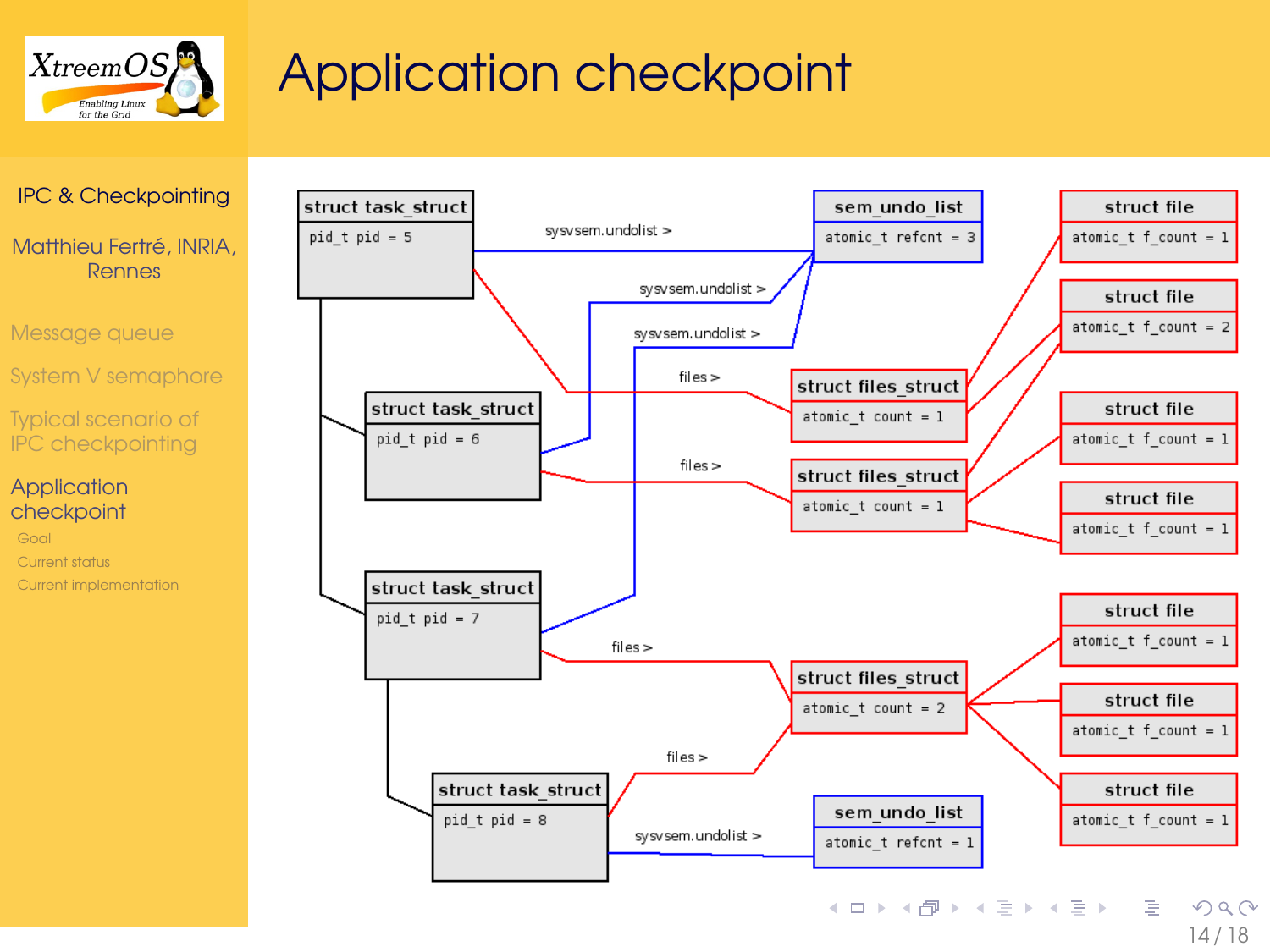



### [IPC & Checkpointing](#page-0-0)

Matthieu Fertré, INRIA, Rennes

[Message queue](#page-0-0)

[System V semaphore](#page-4-0)

[Typical scenario of](#page-10-0) IPC checkpointing

[Goal](#page-14-0)

[Current status](#page-15-0) [Current implementation](#page-16-0)

- Avoid to checkpoint the same data twice or more
- Ensure a consistent restart with correct data sharing between the processes

<span id="page-14-0"></span>15 / 18

**イロト (母) (ヨ) (ヨ)** 

- Minimize modification on current import\_\*/export\_\* functions
- Add a generic way to handle checkpoint/restart with data sharing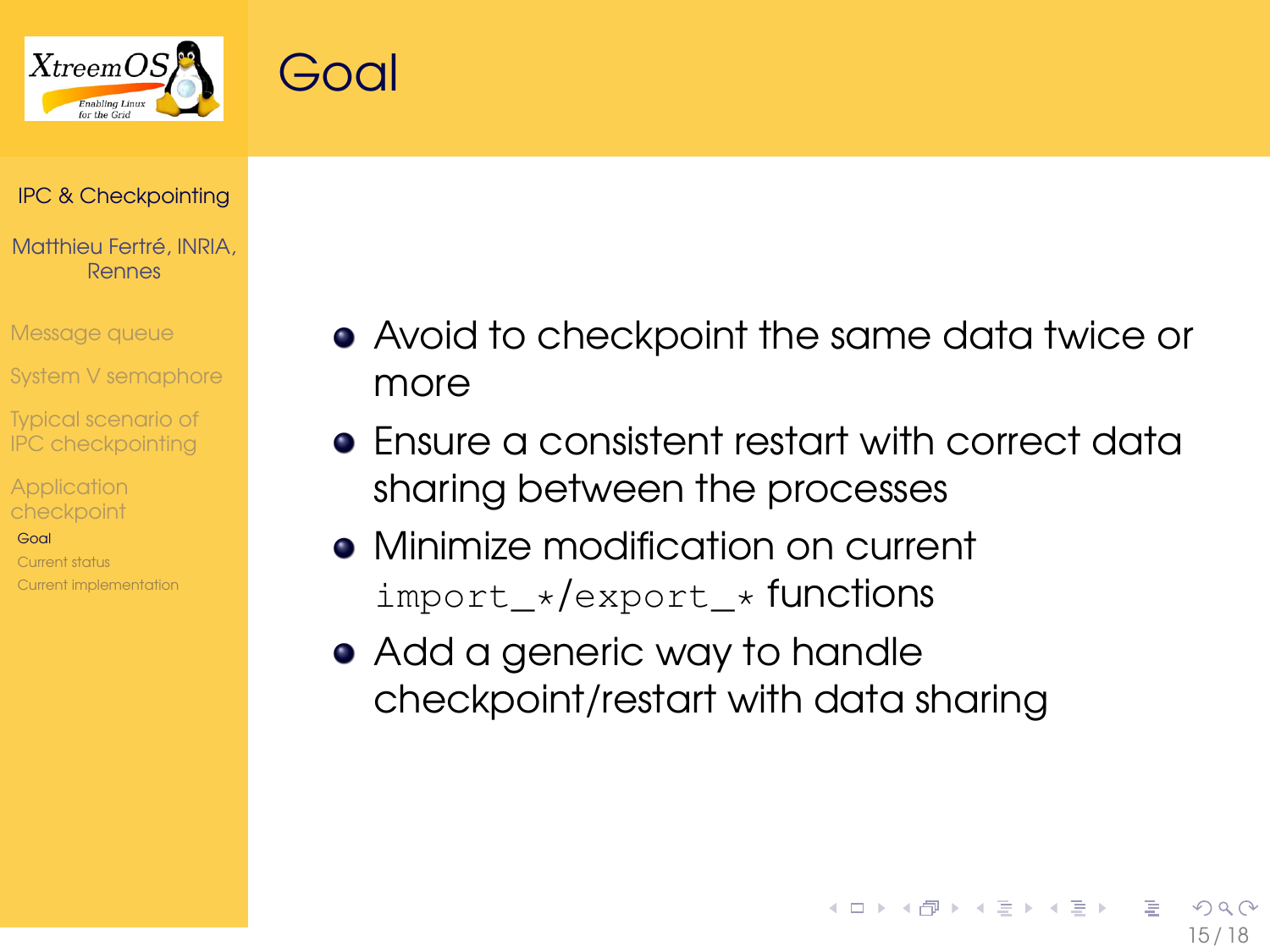

### Current status

#### [IPC & Checkpointing](#page-0-0)

Matthieu Fertré, INRIA, Rennes

[Message queue](#page-0-0)

[System V semaphore](#page-4-0)

[Typical scenario of](#page-10-0) IPC checkpointing

[Current status](#page-15-0) [Current implementation](#page-16-0) Work in progress!

Handles only data shared on one node

Only export /import sysvsem have been updated to use the framework

### Open issue:

<span id="page-15-0"></span>How to handle data shared between several nodes? (with minimum of communication)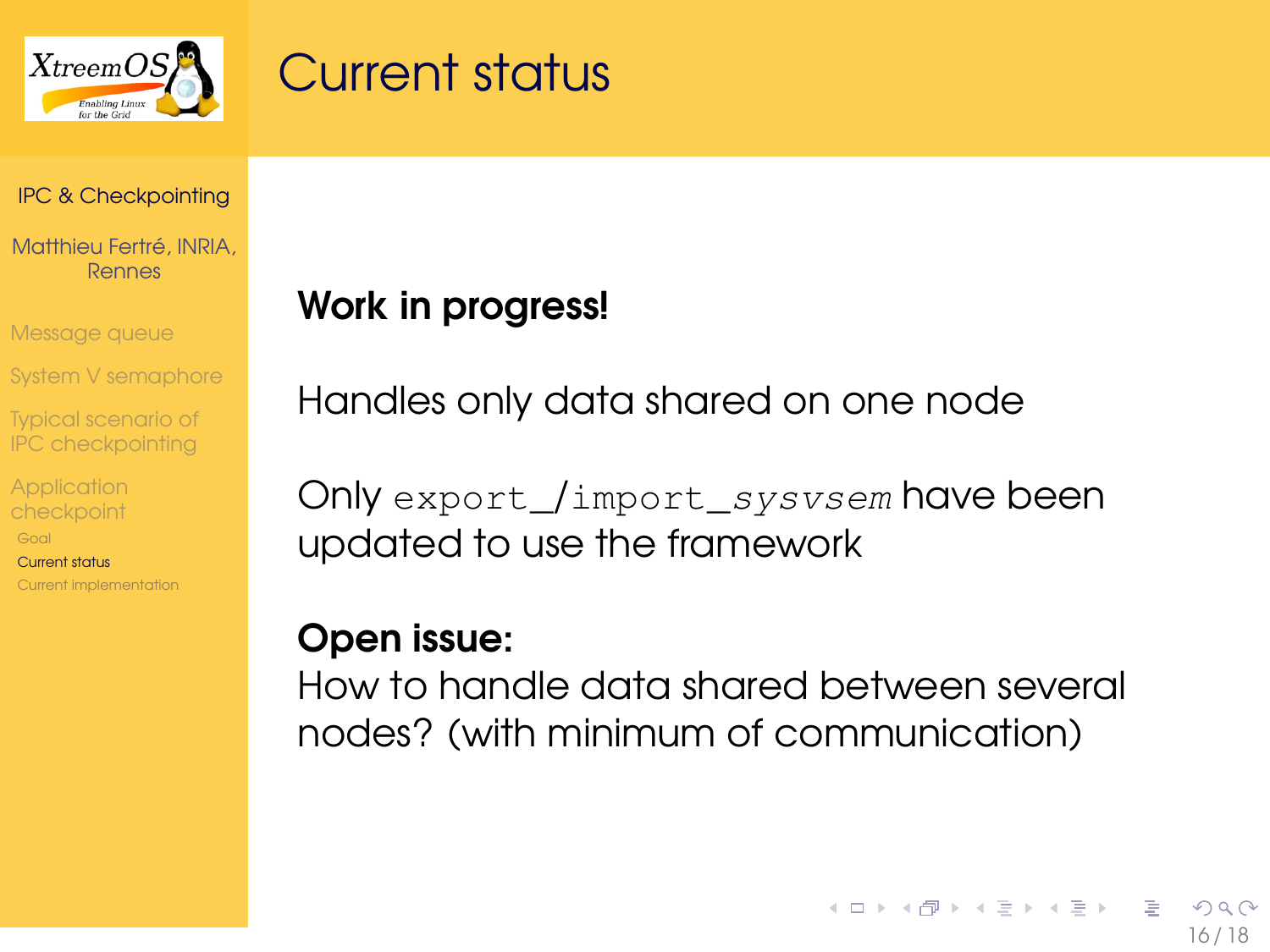

# Current implementation

#### [IPC & Checkpointing](#page-0-0)

#### Matthieu Fertré, INRIA, Rennes

[Message queue](#page-0-0)

[System V semaphore](#page-4-0)

[Typical scenario of](#page-10-0) IPC checkpointing

[Current status](#page-15-0) [Current implementation](#page-16-0)

- **1** Checkpoint each process one by one but do not save shared structs.
- <sup>2</sup> Instead, add relevant information in a local rbtree to save it later.
- <span id="page-16-0"></span><sup>3</sup> After each process has been checkpointed, the local coordinator creates a new ghost file and for each shared structs, calls the corresponding export\_ functions.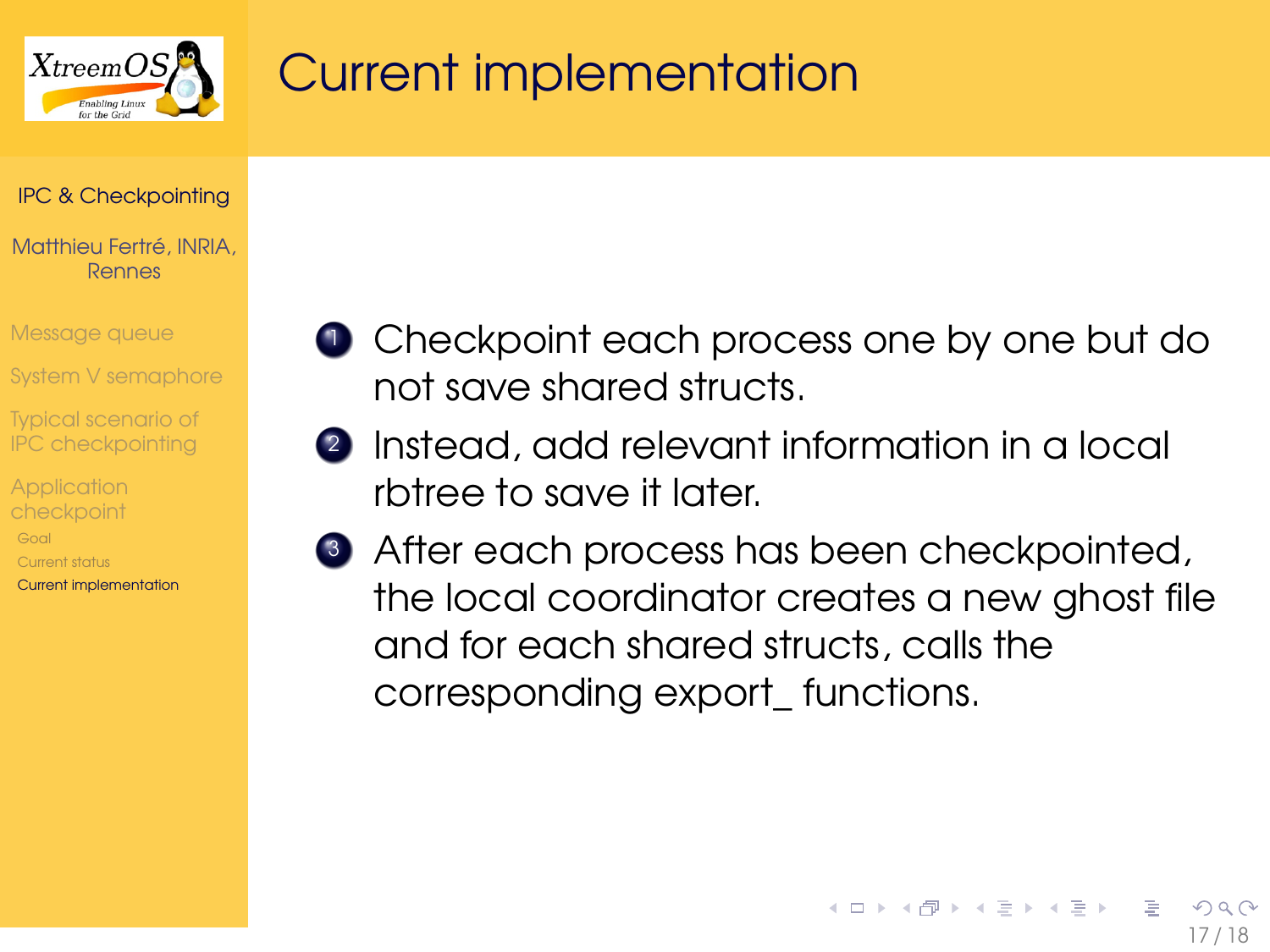

# Current implementation

[IPC & Checkpointing](#page-0-0)

Matthieu Fertré, INRIA, Rennes

[Message queue](#page-0-0)

[System V semaphore](#page-4-0)

[Typical scenario of](#page-10-0) IPC checkpointing

**checkpoint** [Current status](#page-15-0) [Current implementation](#page-16-0)

```
int export sysv_sem ( struct epm_action * action ,
   ghost_t *ghost, struct task_struct *task)
{
  int r = 0:
  switch ( action–>type) {
```

```
case EPM_CHECKPOINT:
```

```
+ if ( action–>checkpoint shared ==
   CR_SAVE_DELAYED) {
```

```
r = export_shared_sysv_sem ( action , ghost ,
task) :
```

```
+ goto end;
```

```
+ }
```

```
/* really do the checkpoint */
```
<span id="page-17-0"></span>. . . break ;